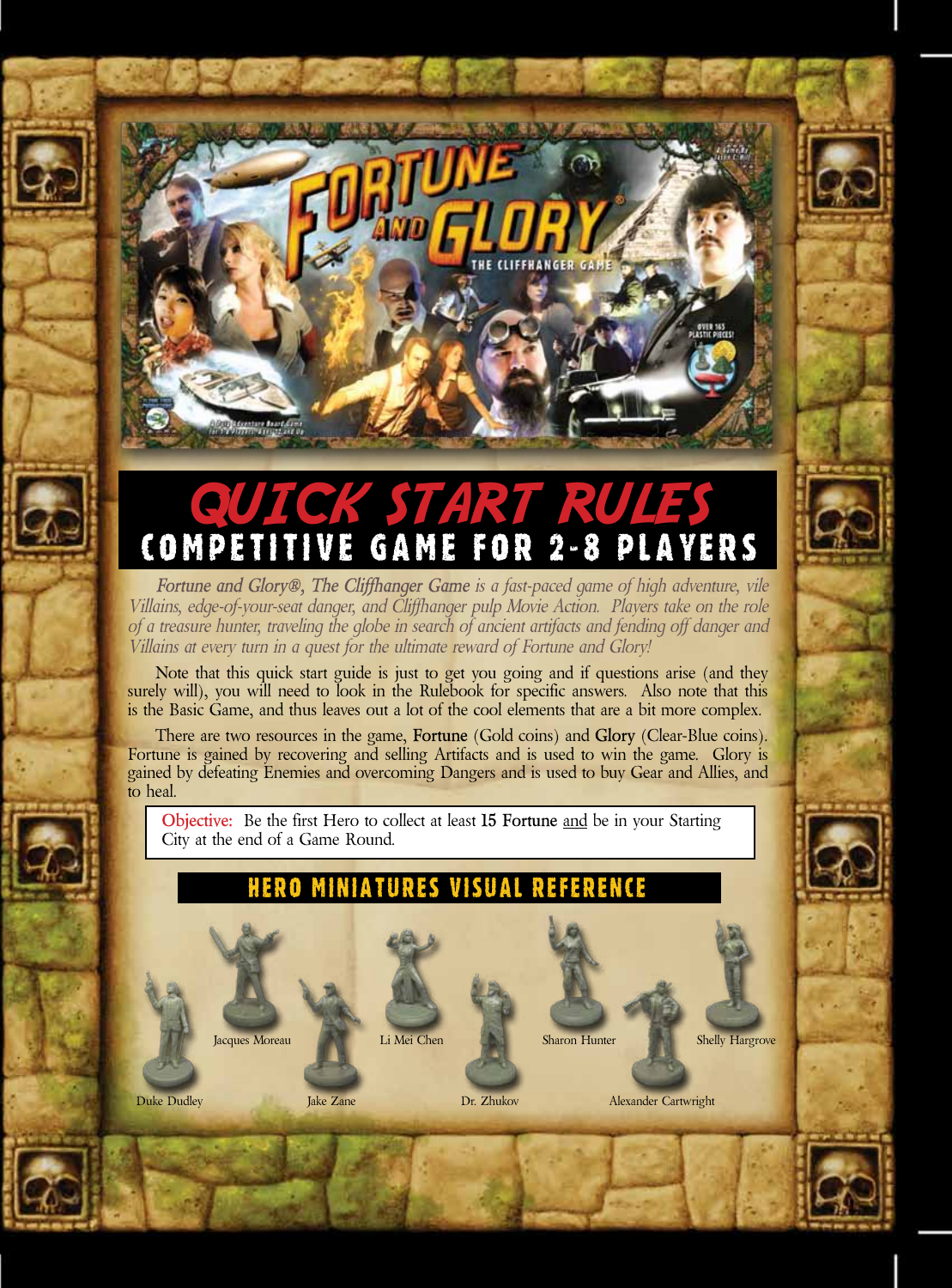

1) Remove the following cards from the decks and set them aside (they will not be used for now):

> **Artifacts** - *The Mine, The City, The Valley, The Temple, The Caverns, The Tomb*

**Events** - *Lost Temple*

**City** - *Trouble in Town*

**Dangers** - *Agents of Evil*

**Enemies** - *Mob Leader*

**Nazi Enemies** - *Nazi Commander*

**Villains & Villain Events** - \*All\*

2) Shuffle all card decks thoroughly.

- 3) Lay out Game Board and Card Decks as shown above.
- 4) Each player draws a random Hero and places their figure on the board in the Start City listed.
- 5) Set out remaining counters, figures and dice.
- 6) Draw 1 Artifact and 1 Adventure card and place them face up together (nested) at the top of the board. Then draw a Location card to see where the Artifact is located. Place one of the colored skull markers on the Artifact card and the other on the board in the Random Location drawn.
- 7) Repeat step 6 above so that there are 4 total Artifacts out on the board.
- 8) You are now ready to begin!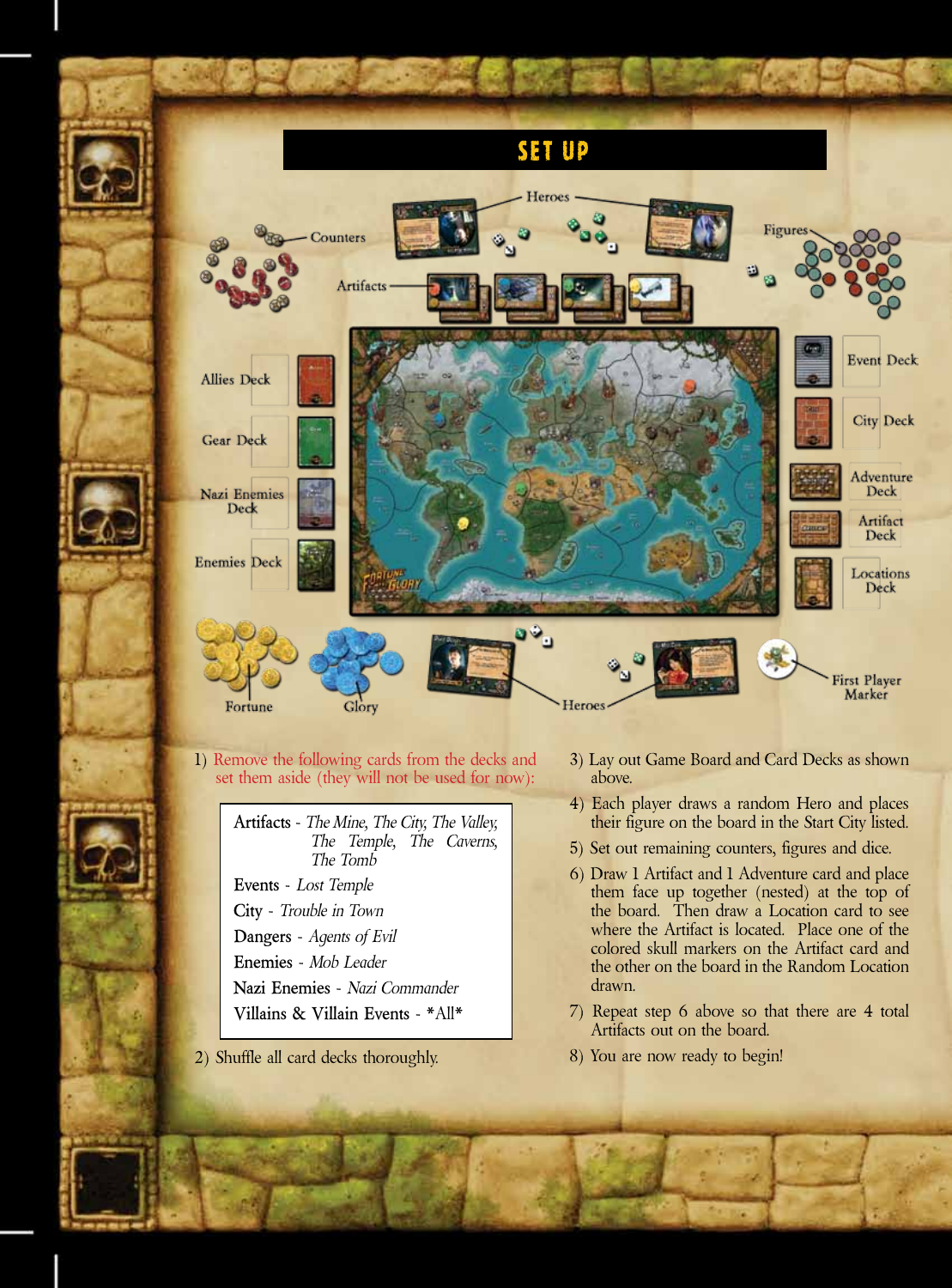# The Game Round

Each Game Round has 4 Phases.

- 1) Initiative Phase
- 2) Move Phase
- 3) Adventure Phase
- 4) End Phase

## Initiative Phase

Each player rolls a die. The highest roller (roll off if tied) takes the First Player frog token. Any player that rolls a 1 draws a free Event card.

Any cards that have an 'Activate:' ability (ie. one use per turn) become ready again.

### Move Phase

Starting with the First Player, each player rolls a die and may move up to that many spaces on the board. There are 3 types of space – **Land**, **City,**  and **Sea**. Land and City spaces cost 1 movement to enter, while Sea spaces have a movement cost printed in the space. Heroes may move through and occupy the same space as one another. During your move it is a good idea to try and get into the same space as one of the Artifacts around the board.

Any player that rolls a 1 for Move also gets a free Event card. Note that all Heroes Move in the Move Phase before gameplay proceeds to the Adventure Phase.

#### Adventure Phase

During the Adventure Phase, starting with the First Player, every Hero gets to interact with the space they are in as follows:

**City Space** – Draw a City Card. If it has a **Secret Icon** 'Secret' icon (as shown in the example to the right) do not read it aloud. Otherwise, read the card and do what it says.



#### **Land or Sea Space** – If there

is no Artifact in your space, roll a die. On the roll of 4, 5, or 6 draw an Event card. On the roll of 2 or 3, nothing happens. On the roll of 1, draw an Enemies card that attacks you.

**Space with an Artifact** – If there is an Artifact in your space, you may now go on the adventure to try and recover it.

#### End Phase

During the End Phase, draw and place new Artifacts (an Artifact/Adventure combo with a Random Location) to replace any that have been recovered. There should always be 4 Artifacts out on the board at the end of a Game Round.

Also, any Heroes that were KO'd now recover.

# Artifact Adventures



Ignore this text for the Quick Start game Dangers Value

Each Artifact has a Fortune Value (in the gold coin icon) and a Dangers Value (in the red tribal shield icon). A Hero must complete a number of Dangers equal to the Dangers Value to recover the Artifact (this can be done over multiple turns). For now ignore any other icons or text on the Artifact/Adventure cards.

Each Danger must be overcome one at a time. Draw a **Danger** from the bottom of the Dangers deck (make sure that it says *Danger* in the Keywords bar below the card image, and not *Cliffhanger*). Dangers are always discarded to the top of the deck. Each Danger has a Glory Value and one or more Tests. If there is an 'or' between Tests, you may choose which to try; if it says 'and', both Tests must be taken. If you choose a 'Fight' option, go directly to combat.